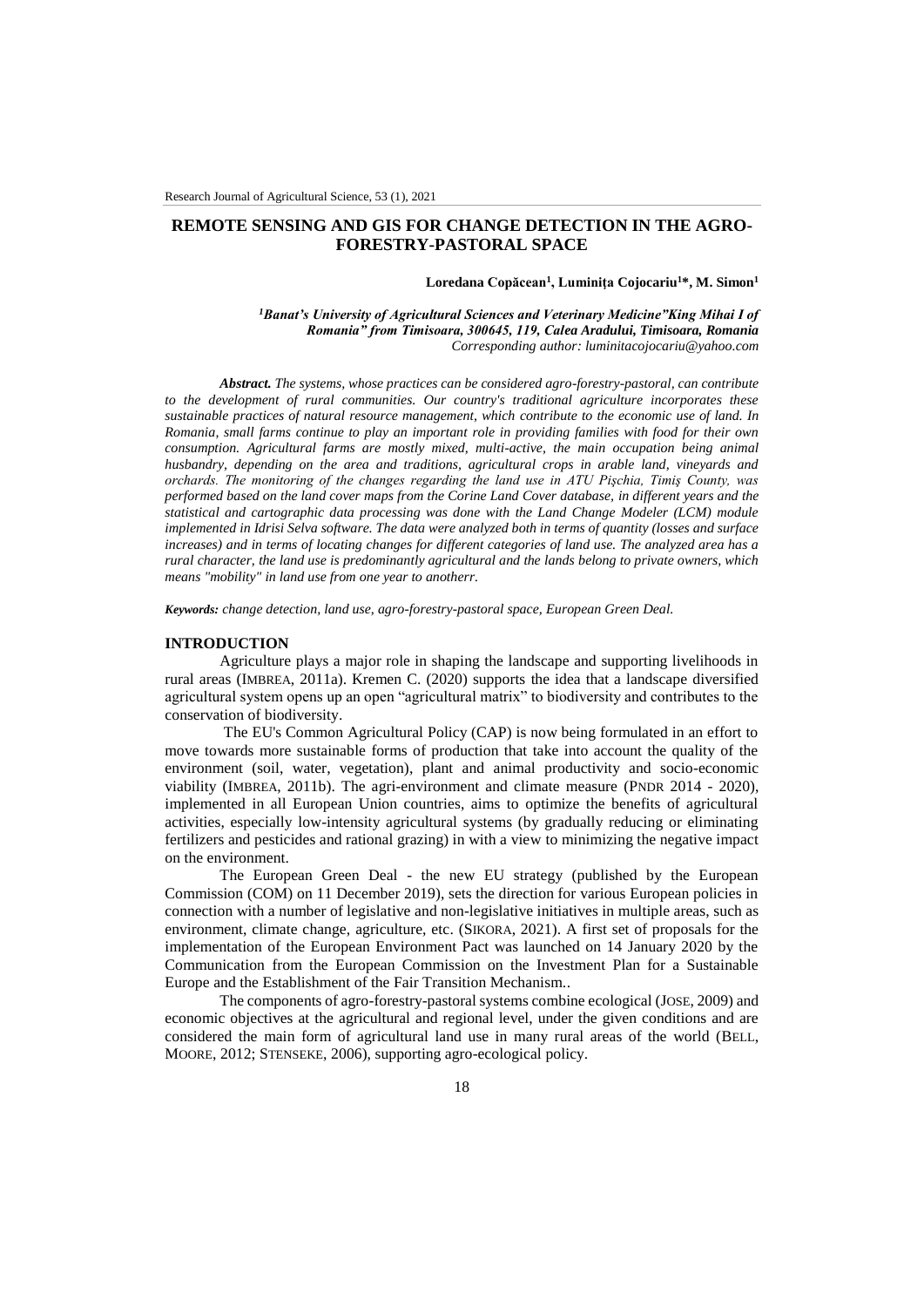Agriculture and animal husbandry can no longer be seen as a relationship between man and animals, but as a complex integration in specialized ecosystems, respectively agro-forestrypastoral systems, which mainly produce food security products (GARIBALDI ET AL. 2017). These can be characterized as "ecological systems arranged by the anthropic factor and piloted (directed) by it" (GRUIA, 1998).

Grasslands are already known for their ecological role, for the quality of the landscape and ways to ensure a more sustainable soil - plant - animal food chain. In Europe, High Natural Value (HNV) grassland habitats are part of low-intensity agricultural systems (BAKKER, BERENDSE, 1999). Preserving and conserving grassland biodiversity, an environmental objective of European agricultural policy, requires the definition of appropriate management regimes (SMITH ET AL. 2003). Crop diversification, preservation of protective curtains with trees, shrubs and plants from spontaneous flora complete the "intentions to improve" the results of biodiversity in agricultural landscapes (ROBINSON, SUTHERLAND, 2002), offer the possibility of in situ conservation of a wide range of wild plants and ensure connectivity improved between conserved areas (BROOM ET AL. 2013; VOGT, 2021).

Depending on local agro-forestry-pastoral practices and specific traditions, land areas, especially those used as grasslands, have undergone changes, both in terms of extension and spatial location (BÂRLIBA, COJOCARIU, 2010).

Currently, the dynamics of the pastoral space can be analyzed by remote sensing and GIS methods, based on aerial and/or satellite images, procedures supported both by the literature at international level and in our country (COJOCARIU ET AL. 2015; COPĂCEAN ET AL. 2019; FU ET AL. 2007; PRAKASAM, 2010; SIMON ET AL. 2017; SHALABY, TATEISHI, 2007; TARANTINO ET AL. 2016; WANG ET AL. 2003). Land Change Modeler (LCM), implemented in Idrisi software, is one of the most useful tools in analyzing changes in land use, but also for making predictions, important in land planning and management (KHOSHNOOD MOTLAGH ET AL. 2021; MEHRABI ET AL. 2019; ZARE ET AL. 2017).

The aim of the research is to evaluate the spatio-temporal dynamics of agro-forestrypartoral systems (by increases or reductions of surface), on the administrative territory of Pişchia, in an interval of twelve years, by processing Corine Land Cover databases, 2006 edition and 2012 edition, through remote sensing and GIS technology.

## **MATERIALS AND METHODS**

### **Location of the study area**

The study area is located in the north of Timiş County, in the area of Lipova Hills, respectively ATU Pişchia, having low altitudes, between 95 - 268 m (Figure 1).

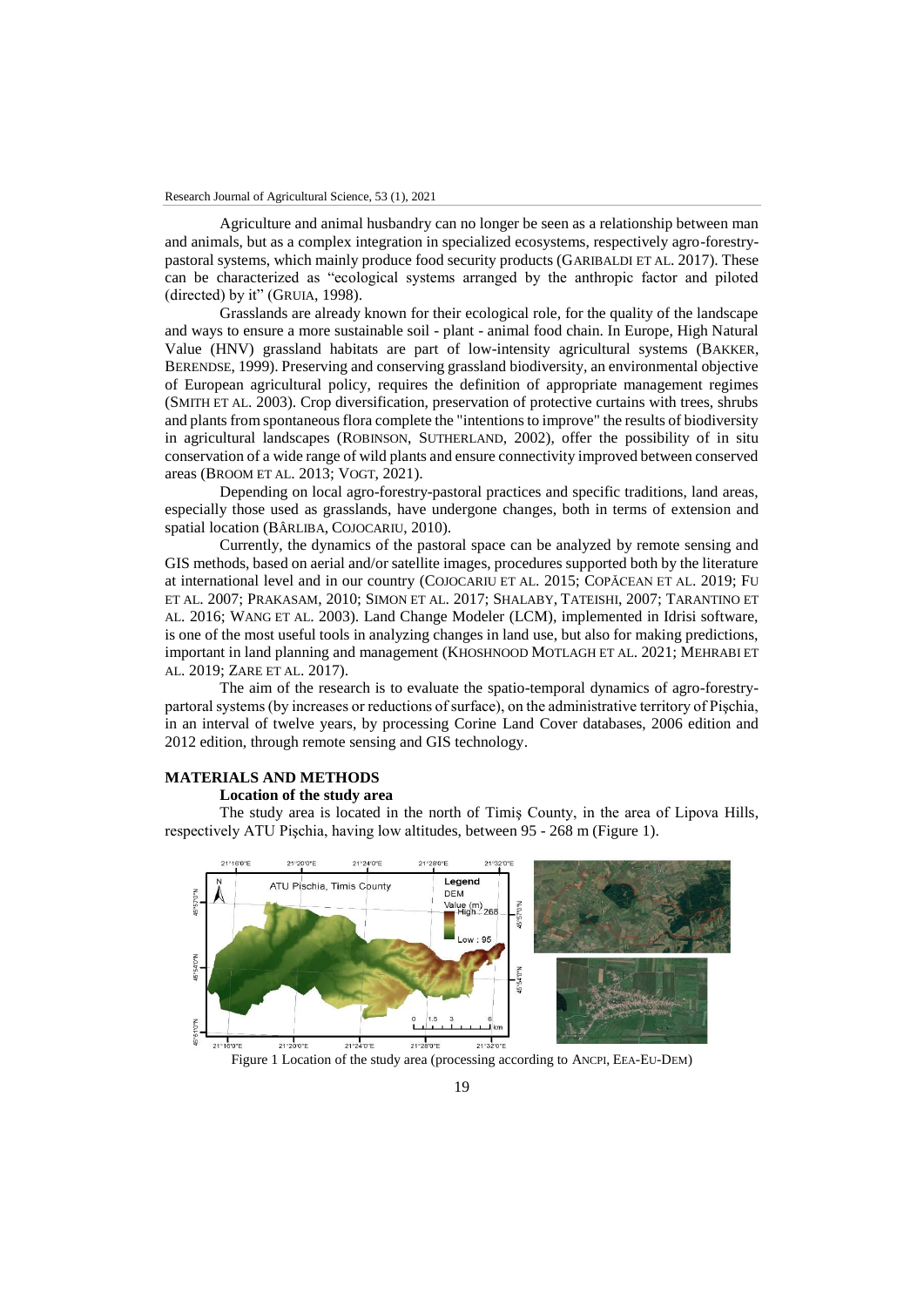# **Research methodology**

*The first stage* of the research methodology was the processing of geospatial databases. The Corine Land Cover database from 2006 - the beginning of the analyzed interval - and from 2018 - the end of the considered interval was used. The area of interest was extracted and the land use categories were established.

In the first stage, the geospatial data were processed with ArcGIS 10.2.1 software.

*The second stage* of the research involved the analysis of changes. The Land Change Modeler module implemented in the Idrisi Selva software was used; this module was used for the analysis and modeling of changes in land use, in the time interval 2006 - 2018, according to the specific methodology (EASTMAN, 2012).

## **RESULTS AND DISCUSSION**

Considering the complexity of the research area, but also the administrative hierarchy of the territory, different levels of representation and to the same extent characterization of agrosylvopastoral systems can be distinguished: at macroscale level, which means the incorporation of the entire administrative-territorial unit Pişchia, with all the exchanges and relationships between the components. At the lowest level, at the microscale, the silvopastoral systems represented by entities of meadows with forest vegetation were identified; open systems controlled to a greater or lesser extent by the anthropogenic factor.

The degree of mechanization of work in meadows is usually lower.

# **Changes in the agro-forestry-pastoral space**

For the analysis of the land use, at the level of the administrative-territorial unit Pişchia, the Corine Land Cover database from two different time periods was used, respectively the years 2006 and 2018 (Figure 2). According to Figure 2, the analyzed area has a rural character, and in the way of using/covering: arable lands, pastures and forests predominate, which represents the clear spatial structure of an agro-forestry-pastoral system, at macroscale level, respectively Pişchia ATU.



Figure 2 Land use in 2006 and 2018 (processing after EEA - CLC)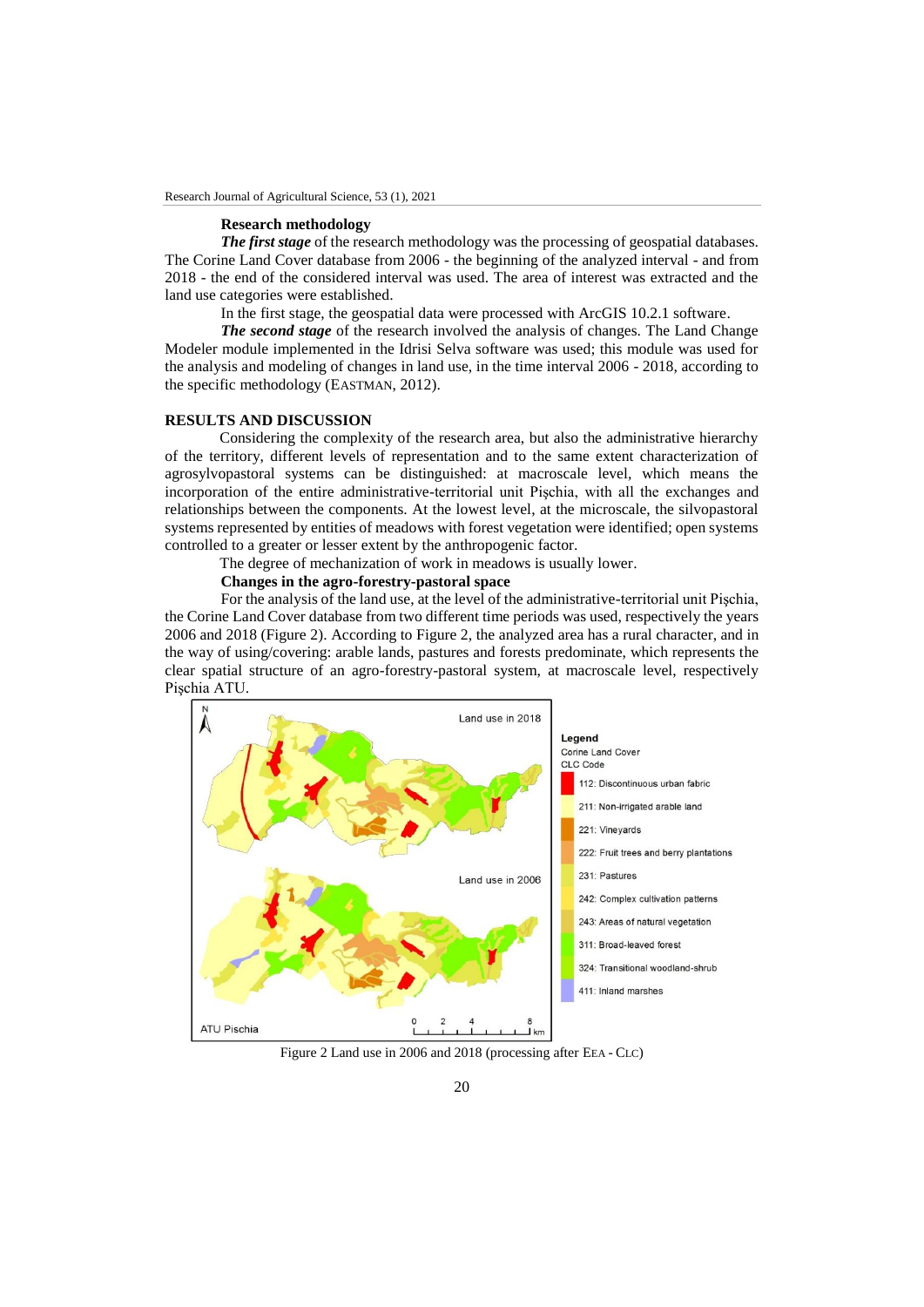The visual analysis of Figure 2 shows changes in the structure of the components of the agro-forestry-pastoral systems in the analyzed area, in the time interval 2006 - 2018.

In order to "quantify" the changes produced in the period taken into analysis, ie the quantitative analysis, the two data sets were processed in the GIS environment and thus it was possible to compare the areas "passed" from one land use category to another (Table 1 ).

*Tabelul 1*

| Quantitative analysis of changes in failu use between 2000 and 2016 |                              |              |         |
|---------------------------------------------------------------------|------------------------------|--------------|---------|
| Land use                                                            |                              | Surface (ha) |         |
| (CLC code and description)                                          |                              | 2006         | 2018    |
| 112                                                                 | Artificial surfaces          | 461.52       | 567.96  |
| 211                                                                 | Arable land                  | 5836.61      | 5959.35 |
| 221                                                                 | Vineyards                    | 197.7        | 170.87  |
| 222                                                                 | Fruit trees                  | 474.39       | 347.11  |
| 231                                                                 | Pastures                     | 2149.50      | 2292.07 |
| 242                                                                 | Complex cultivation patterns | 361.51       | 253.13  |
| 243                                                                 | Areas of natural vegetation  | 474.20       | 431.08  |
| 311                                                                 | <b>Broad-leaved forest</b>   | 2135.00      | 2104.01 |
| 324                                                                 | Transitional woodland-shrub  | 111.77       | 142.77  |
| 411                                                                 | Inland wetlands              | 157.89       | 91.75   |

Quantitative analysis of changes in land use between 2006 and 2018

The data summarized in Table 1 show that there are increases in area, especially in the categories: arable land, from 5836.61 ha (2006), to 5959.35 ha (2018); pastures, from 2149.50 ha (in 2006), to 2292.07 (in 2018), as a result of subsidies granted by European Union programs to stimulate agriculture (PNDR 2014 – 2020).

The data presented above indicate surface losses or gains for land use categories, but for detailed analysis, it was necessary to use the Land Change Modeler (LCM), designed for environmental change analysis and implemented in Idrisi Selva software, model which supports the analysis of the causes, but also of the consequences of the dynamics of land use/coverage (MISHRA ET AL. 2014).

In the first stage of the territorial analysis, through the LCM module, the graph of the changes produced within each category of land use was generated (Figure 3). It is observed that in the category of arable lands there were changes as follows: on the whole analyzed surface 139 ha were lost in certain areas, but 263 ha were also gained, in other areas, from other categories.



Gains and losses between 2006 and 2018

Figure 3 Area losses and gains for each land use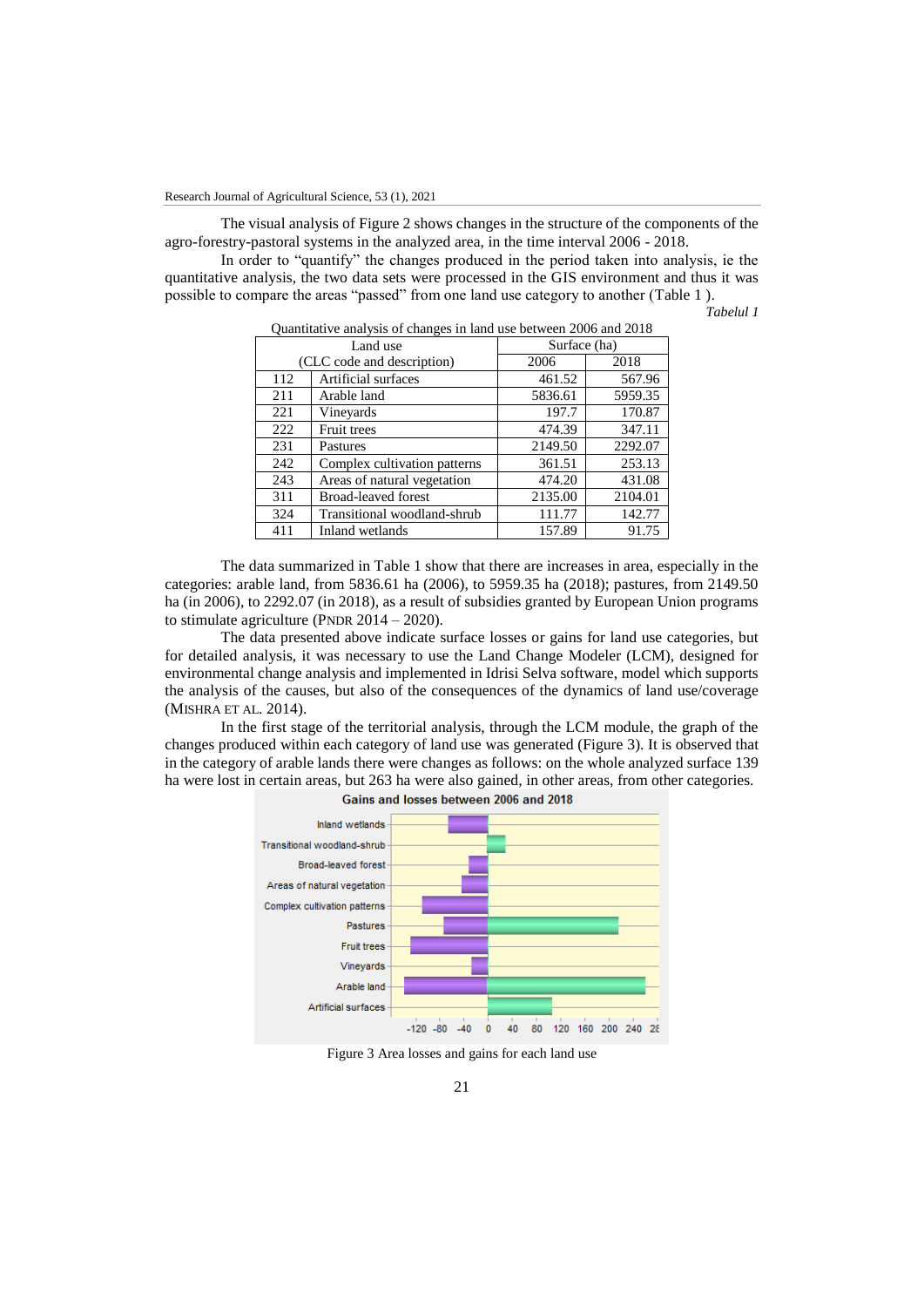Research Journal of Agricultural Science, 53 (1), 2021

The grasslands, in some areas, lost 73 ha, but gained in other areas 216 ha.

Figure 3 shows that most land use categories have lost land, being distributed to other categories. For clarification, it was necessary to analyze the net changes (Figure 4) which captures the "inputs" and "outputs" of the surface, for each category.



Figure 4 Net changes for each land use

An even more detailed analysis, also through the LCM module, establishes the "contributions" to the net changes, by categories (Figure 5, Figure 6).



Figure 5 Monitoring the changes produced in the grassland surfaces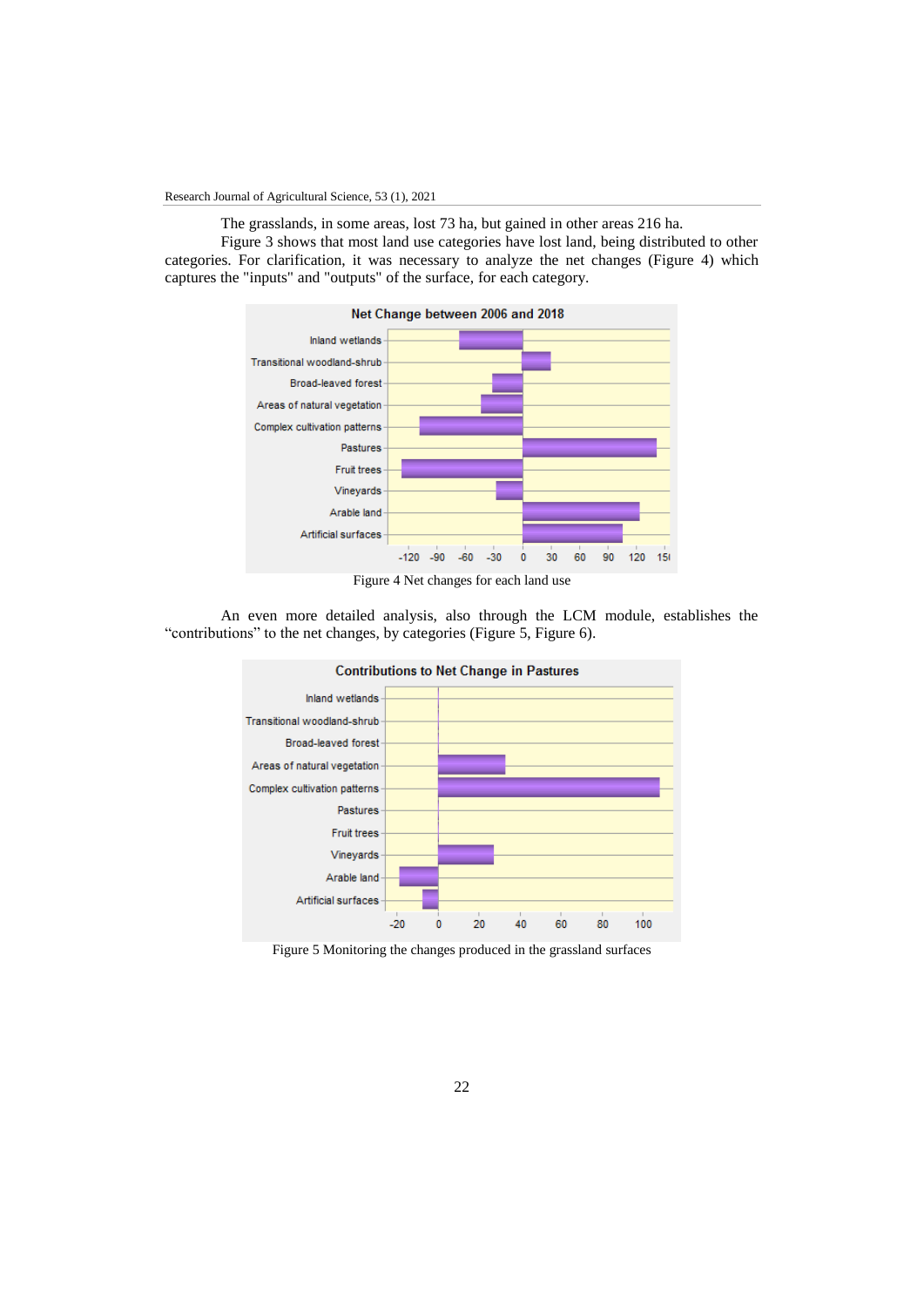



Figure 6 Monitoring changes in non-irrigated arable land

Within the category of use "pastures" the "surplus" of 142 ha comes from the following categories: agricultural areas, generally with natural vegetation (33 ha), vineyards (27 ha) and complex crops (109 ha), which means 169 ha. The "minus" of surface is found in the following categories: artificial surfaces (8 ha) and arable land (19 ha), which means a net loss of 27 ha.

The changes produced in the area occupied by a certain category of use allow the complex analysis of the entire agro-forestry-pastoral system of which they are part.

The agro-forestry-astoral systems offer, temporarily, economically efficient solutions in the analyzed area; these studies being useful for a better understanding of the correlation between natural resources, environmental issues and the production process in rural areas.

Grasslands encompass a range of sustainable economic uses (MOISUC ET AL. 2000) and contribute to the provision of goods and services that can ensure human, socio-cultural and heritage well-being. The functions of the grassland ecosystem include water and climate regulation and provide life-supporting services (HEIDENREICH, 2009; SWINTON ET AL. 2007; ŞMULEAC ET AL 2020; YUAN-FARRELL, KAREIVA, 2006).



Figure 7 Cartographic representation of surface losses and gains in the pasture category



Artificial surfaces to Pastures Arable land to Pastures Vineyards to Pastures **Fruit trees to Pastures** Complex cultivation patterns to Pastures Areas of natural vegetation to Pastures Broad-leaved forest to Pastures Transitional woodland-shrub to Pastures

Figure 8 Transition from all categories to Pastures in ATU Pischia from 2006 to 2018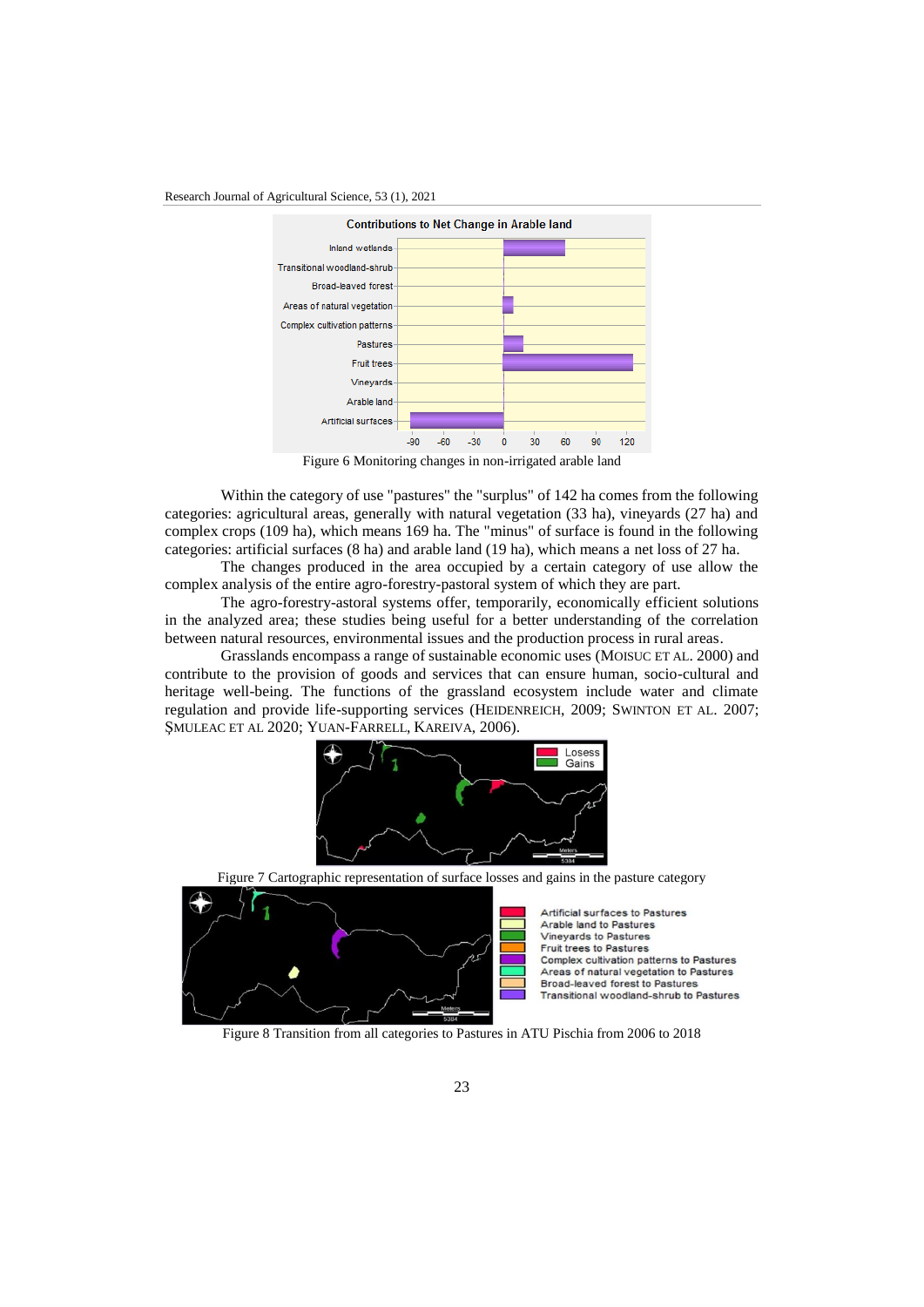Figure 9 shows the situation of the changes produced between 2006 - 2018. The appearance of road infrastructure instead of arable land or grassland areas is noticeable. There is a reduction in the area of vineyards, arable land and complex crops, in favor of grasslands.



Figure 9 Change in ATU Pischia from 2006 to 2018

Some of the orchards that once existed have disappeared in favor of arable land, and another part has been abandoned.

## **CONCLUSIONS**

At the level of the administrative-territorial unit Pişchia there is a mosaic of agricultural crops that are logically framed in agro-forestry-pastoral systems (arable land, pastures, vineyards, orchards and forest areas).

The use of the Land Change Modeler tool allowed the detailed investigation of the land use in the two reference years (2006 and 2018), but also the "transitions" from one land use category to another, particularly important aspects in land planning.

Thematic maps are useful tools in the agronomic and ecological management of agroforestry-pastoral systems. The analysis of land use maps, derived from satellite images, could improve knowledge about the evolution of land cover in the analyzed area, in the analysis of land mosaics in ATU Pişchia, of grassland areas used for grazing and could be useful in pastoral planning, as well as in determining the availability of feed and its variation.

### **BIBLIOGRAPHY**

AGENŢIA NAŢIONALĂ DE CADASTRU ŞI PUBLICITATE IMOBILIARĂ (ANCPI) – baza de date geospaţiale https://geoportal.ancpi.ro/portal/home/

ARCGIS DOCUMENTATION - https://desktop.arcgis.com/en/documentation/

- BAKKER, J.P., BERENDSE, F., 1999 Constraints in the restoration of ecological diversity in grassland and heathland communities. Trends in Ecology and Evolution 14, 63–68
- BÂRLIBA, C., COJOCARIU, L., 2010 The selective distribution of pasture surfaces situated on administrative territory of Nadrag, Timis County, Research Journal of Agricultural Science 42 (1), 340-347
- BELL, L.W., MOORE, A.D., 2012 Integrated crop-livestock systems in Australian agriculture: Trends, drivers and implications. Agricultural Systems, 111 (1): 1-12.

doi.org/10.1016/j.agsy.2012.04.003

BROOM, D.M., GALINDO, F.M., MURGUEITIO, E., 2013 - Sustainable, efficient livestock production with high biodiversity and good welfare for animals. Proceedings of the Royal Society B: Biological Sciences, 280 (1771): 2013-2025, doi: 10.1098/rspb.2013.2025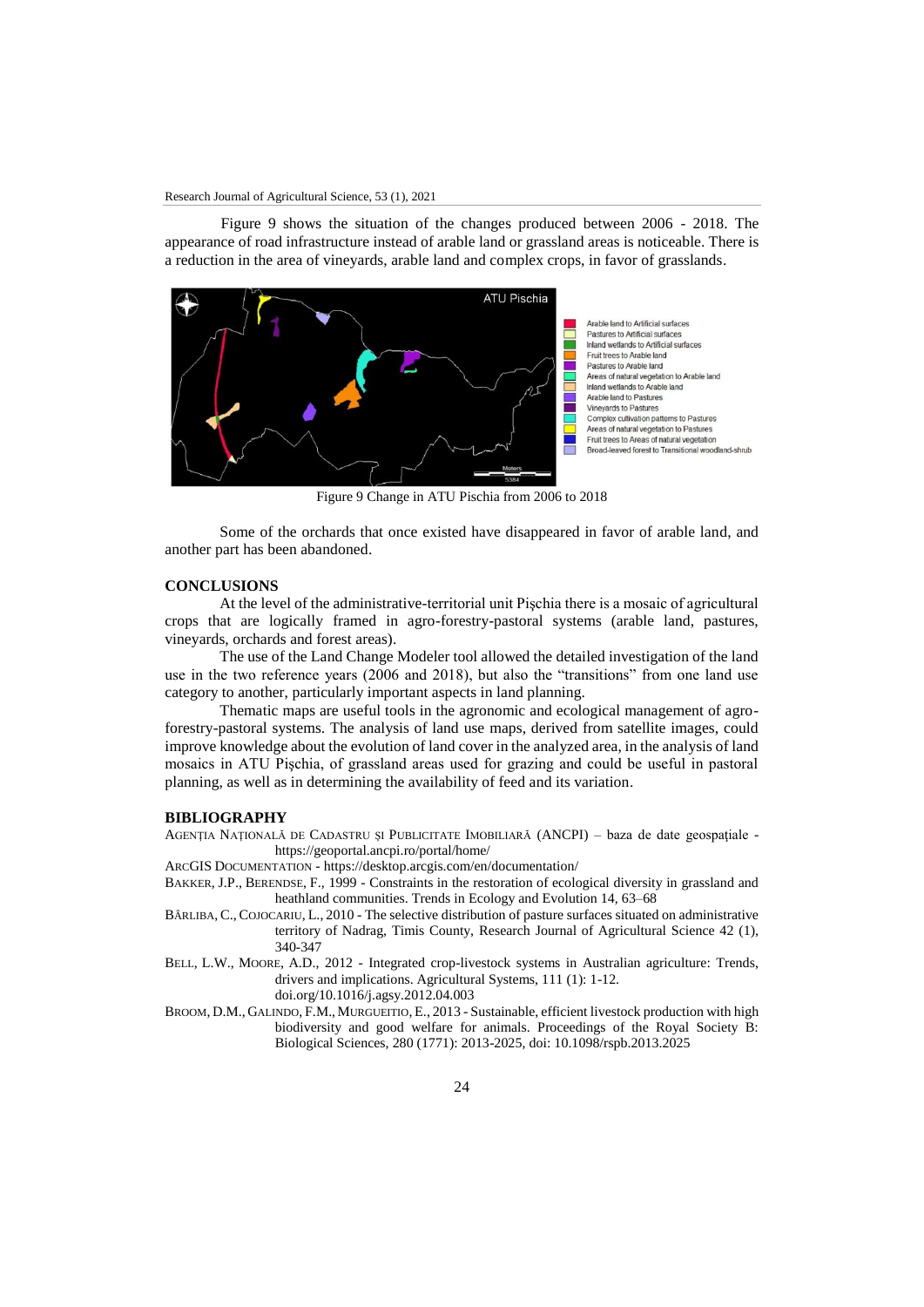Research Journal of Agricultural Science, 53 (1), 2021

- COJOCARIU, L., COPĂCEAN, L., HORABLAGA, M.N., 2015 Grassland delineation and representation through Remote sensing techniques, Romanian Journal of Grasslands and Forage Crops, 12, 17 -26
- COMISIA EUROPEANĂ PACTUL ECOLOGIC EUROPEAN (EUROPEAN GREEN DEAL), 2019, online: https://ec.europa.eu/romania/news/20191211\_pactul\_ecologic\_european\_ro
- COMISIA EUROPEANĂ 2020 Comunicare a comisiei către Parlamentul european, Consiliu, Comitetul Economic și Social European și Comitetul Regiunilor, Bruxelles, Planul de investiții pentru o Europă durabilă, Planul de investiții din cadrul Pactului ecologic european https://eur-lex.europa.eu/LexUriServ/LexUriServ.do?uri=COM:2020:0021:FIN:RO:PDF
- COPĂCEAN, LOREDANA, ZISU, I., MAZĂRE, V., COJOCARIU, LUMINIŢA, 2019 Analysis of land use changes and their influence on soil features. Case study: Secaș village, Timiș County (Romania), PESD, VOL. 13, no. 2, DOI: 10.2478/pesd-2019-0032

EASTMAN, J.R., 2012 – Idrisi Selva Tutorial, Manual Version 17, Clark University,

http://uhulag.mendelu.cz/files/pagesdata/eng/gis/idrisi\_selva\_tutorial.pdf

- EUROPEAN ENVIRONMENT AGENCY (EEA), 2017 Digital Elevation Model (EU-DEM) with spatial resolution at 25 m, Produced using Copernicus data and information funded by the European Union - EU-DEM layers; owned by the Enterprise and Industry DG and the European Commission: https://www.eea.europa.eu/data-and-maps/data/copernicusland-monitoring-service-eu-dem
- EUROPEAN ENVIRONMENT AGENCY (EEA) (2006 2018): Corine Land Cover Database (EEA-CLC), 2006, 2018 Edition - https://land.copernicus.eu/pan-european/corine-land-cover
- FU, K., CHEN, X.P., LIU, Q.G., 2007 Grassland resources degradation of the loess plateau based on remote sensing and GIS. IEEE International Geoscience and Remote Sensing Symposium. DOI:10.1109/igarss.2007.4423590
- GARIBALDI, L.A, GEMMILL-HERREN, B., D'ANNOLFO, R., GRAEUB, B.E., CUNNINGHAM, S.A., BREEZE, T.D.. 2017 - Farming Approaches for Greater Biodiversity, Livelihoods, and Food Security. Trends Ecol Evol.;32(1):68-80. doi: 10.1016/j.tree.2016.10.001
- GRUIA, R., 1998 Managementul eco-fermelor, Editura Ceres, Bucureşti
- HEIDENREICH, BARBARA, 2009 What are global temperate grasslands worth? A case for their protection, An Analysis of Current Research on the Total Economic Value of Indigenous Temperate Grasslands, Temperate Grasslands Conservation Initiative, Vancouver
- IMBREA, F., 2011a Cercetarea agricola mai aproape de ferma, Agrobuletin Agir An III
- IMBREA, F., 2011b Proiectele de cercetare în domeniul agriculturii în parteneriat public-privat–provocări privind managementul și finanțarea, Agrobuletin Agir An III
- JOSE, S., 2009 Agroforestry for ecosystem services and environmental benefits: an overview, Agroforest Systems, 76: 1–10. doi.org/10.1007/s10457-009-9229-7
- KHOSHNOOD MOTLAGH, S., SADODDIN, A., HAGHNEGAHDAR, A., RAZAVI, S., SALMANMAHINY, A., GHORBANI, K., 2021 - Analysis and prediction of land cover changes using the land change modeler (LCM) in a semiarid river basin, Iran. Land Degradation & Development, 32( 10), 3092– 3105. https://doi.org/10.1002/ldr.3969
- KREMEN, C., 2020 Ecological intensification and diversification approaches to maintain biodiversity, ecosystem services and food production in a changing world. Emerg Top Life Sci.;4(2):229-240. doi: 10.1042/ETLS20190205
- MEHRABI, A., KHABAZI, M., ALMODARESI, S.A., NOHESARA, M., DERAKHSHANI, R., 2019 Land Use Changes Monitoring over 30 Years and Prediction of Future Changes Using Multi-Temporal Landsat Imagery and the Land Change Modeler Tools in Rafsanjan City (Iran). Sustainable Development of Mountain Territories, Т.11. №1(39), 2019 г., Available at SSRN: https://ssrn.com/abstract=3405670
- MISHRA, V., RAI, P., MOHAN, K., 2014 Prediction of land use changes based on Land Change Modeler (LCM) using remote sensing: A case study of Muzaffarpur (Bihar), India, Journal of the Geographical Institute "Jovan Cvijic", SASA Volume 64, Issue 1, Pages: 111-127